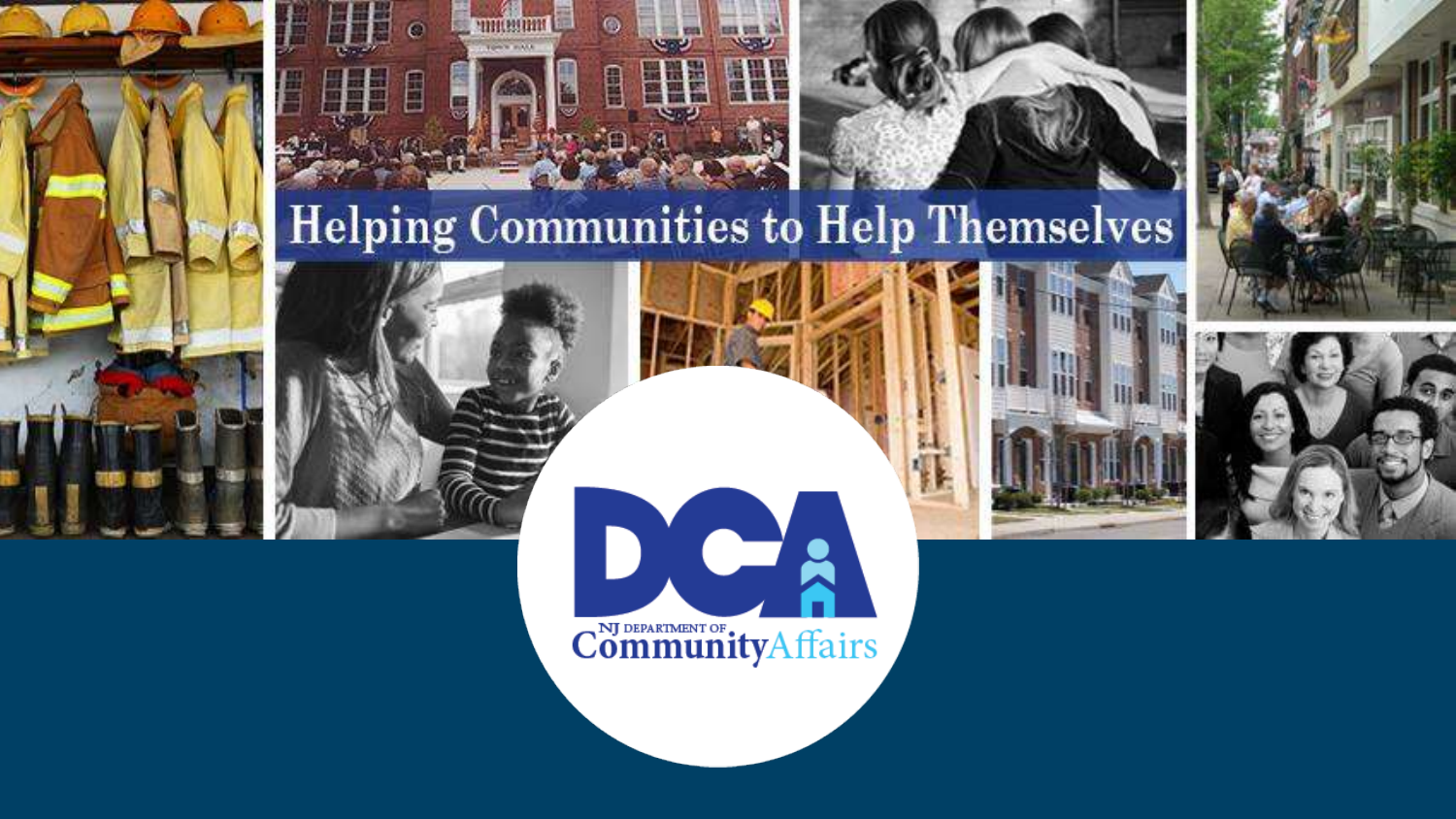#### **What does the New Jersey Department of Community Affairs do?**

- **Local Government Services**
- Codes and Standards
- Housing and Community Resources
- Local Planning Services
- Fire Safety
- Disaster Recovery and Mitigation
- Oversight of the New Jersey Redevelopment Authority, New Jersey Housing and Mortgage Finance Agency, New Jersey Historic Trust, Urban Enterprise Zone Program, and Government Records Council

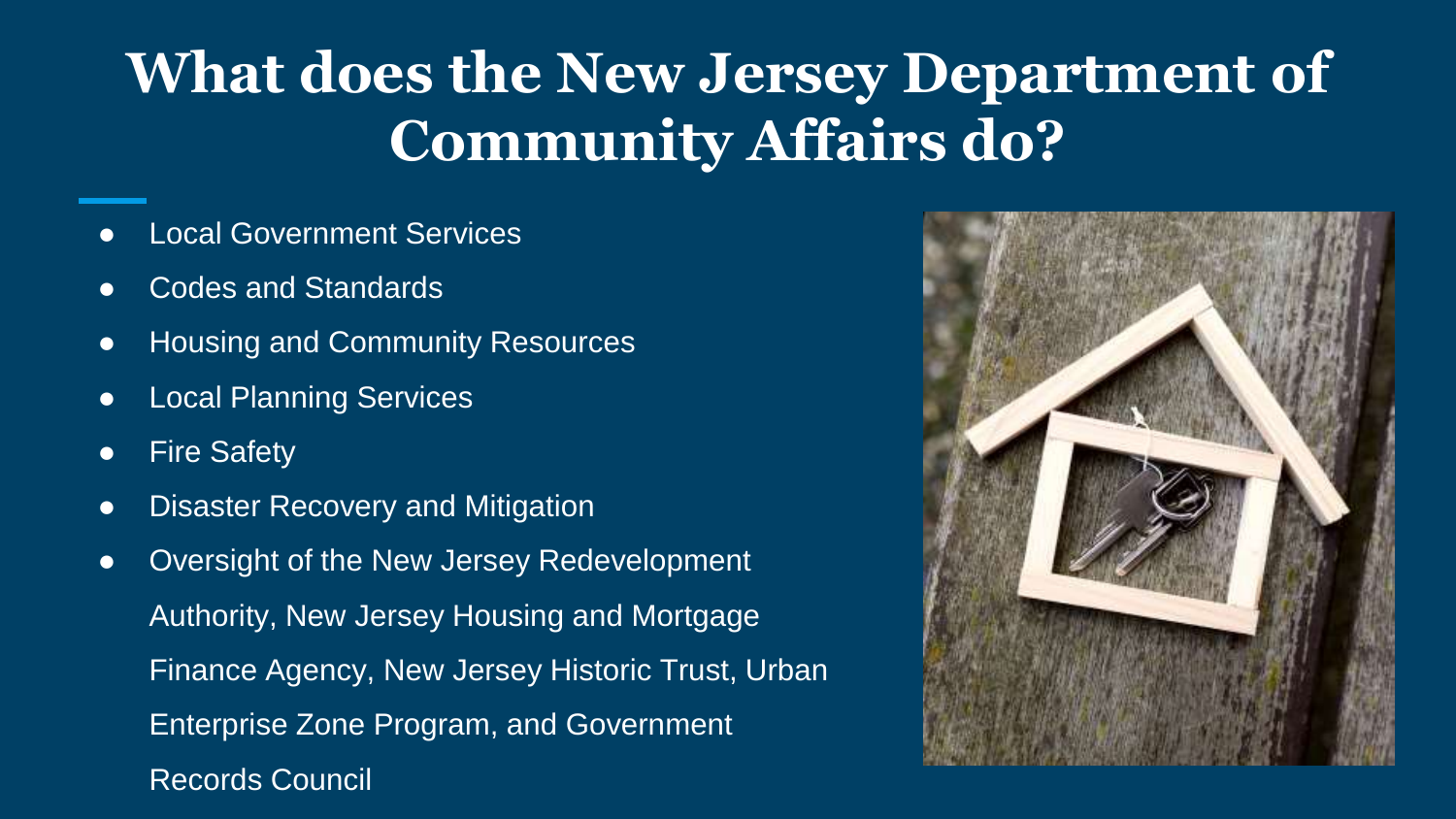### **Local Government Services**

The Division of Local Government Services serves as an advocate for local government interests.

- *Technical and financial assistance in budgeting, financial reporting, joint services, purchasing, and management.*
- *Maintains financial integrity of all local government units, reviewing and approving all municipal, county and fire district budgets.*
- *Reviews local government financial actions and also governs and guides the conduct of local government officials.*

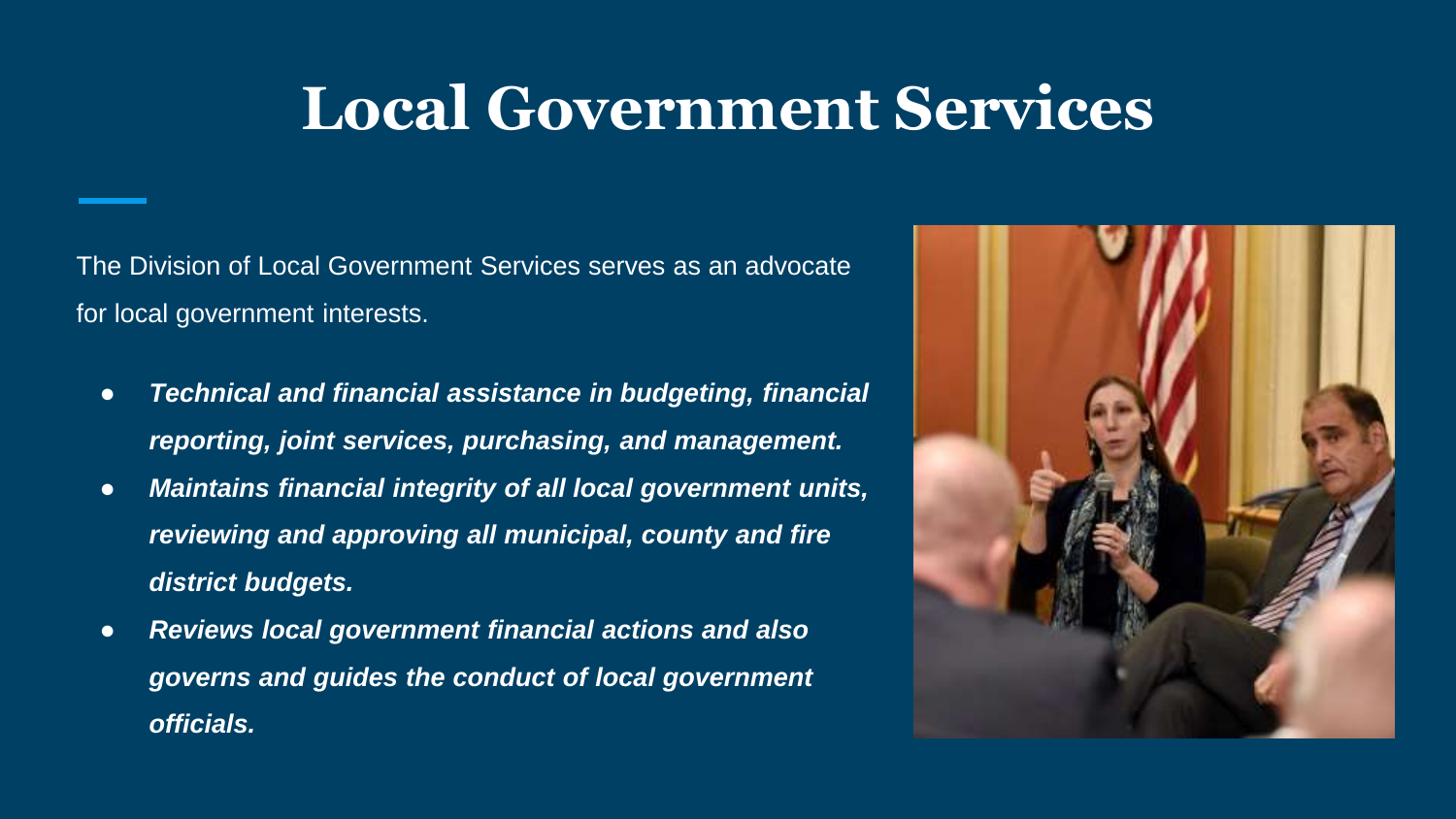### **Codes and Standards**

The Division of Codes and Standards establishes and enforces building codes, in partnership with the state's municipalities, to protect the health and safety of New Jersey residents.

- *Hotel and Multiple Dwelling Law.*
- *Uniform Construction Code for buildings, plumbing, electrical, fire protection, energy, mechanical, one- and two-family dwelling, fuel gas, rehabilitation, barrier-free, asbestos, radon, playground safety and elevator subcodes, and lead hazard abatement.*
- *Carnival and amusement ride inspections, liquefied petroleum gas (LPG) installations, rooming and boarding house licensing, and the State's New Home Warranty program.*

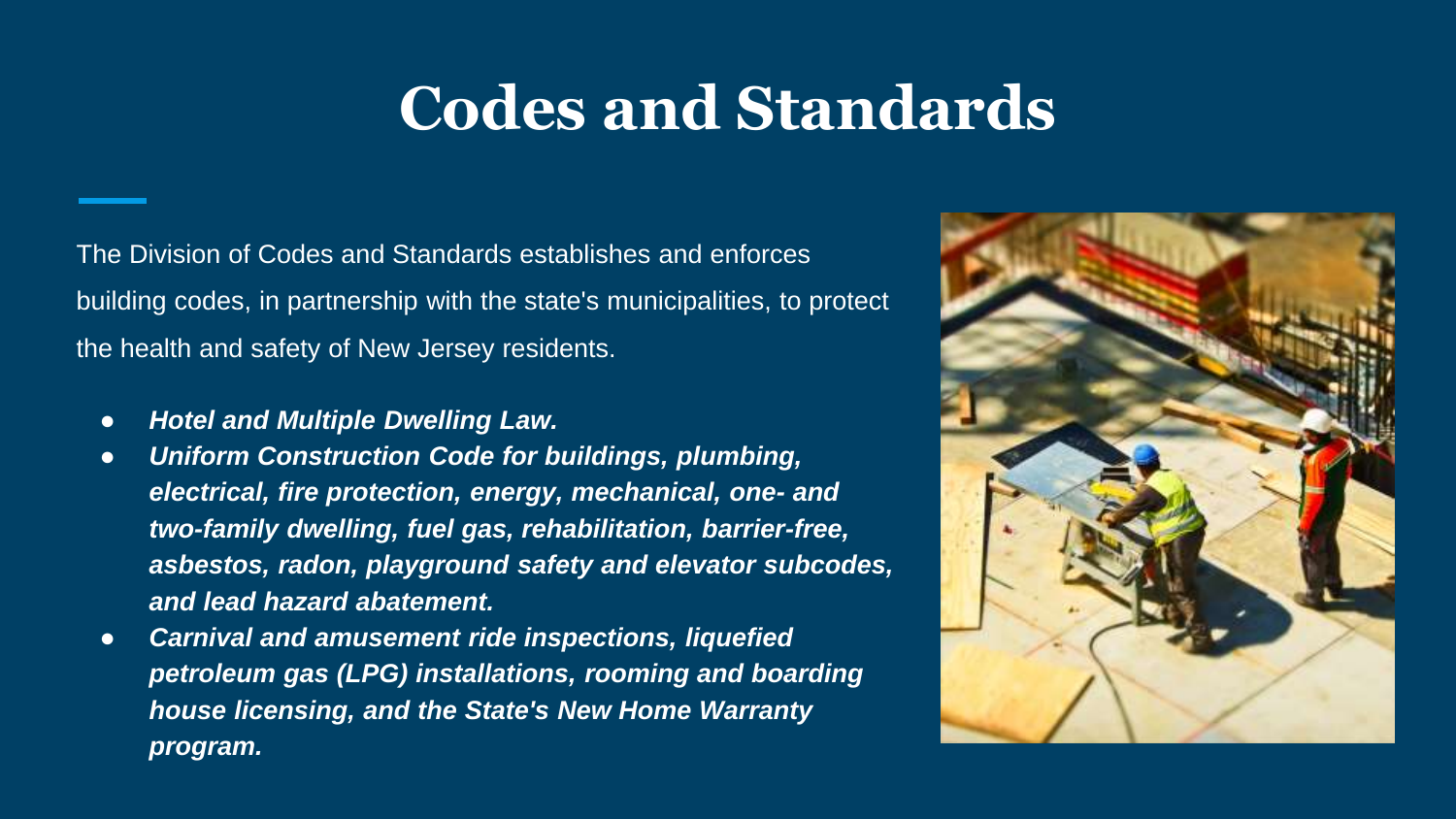## **Fire Safety**

The New Jersey Division of Fire Safety serves as the central focus for the state's fire service community and the general public in all matters relating to fire safety.

- *Enforcement of the State Uniform Fire Code*
- *Public education programs*
- *Firefighter and Fire Service training and education*
- *Fire incident reporting*
- *Firefighter serious injury and fatality investigations*
- *Fire safety public education*

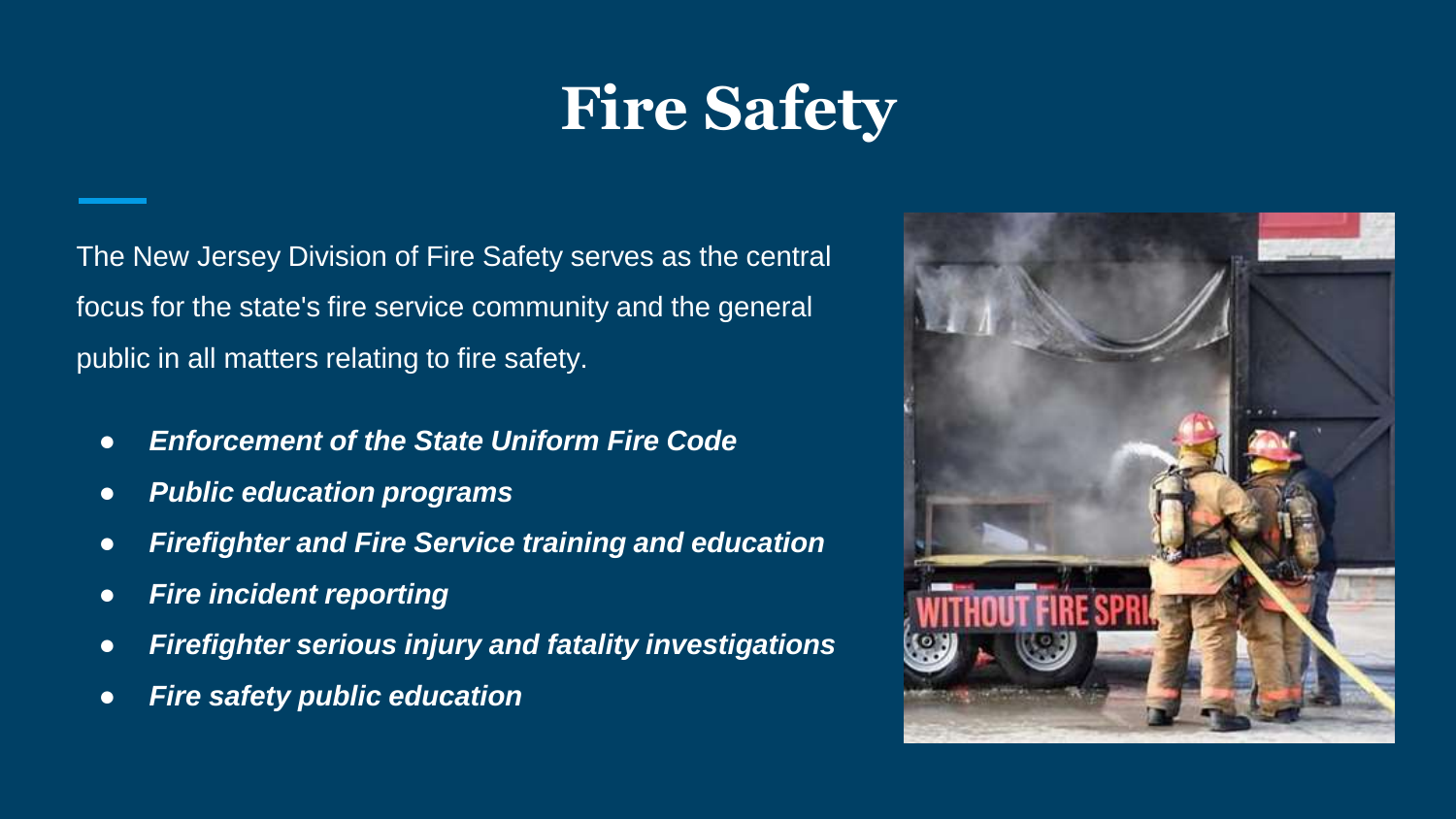### **Local Planning Services**

Local Planning Services (LPS), an office within DCA, works with communities to achieve local land use and planning goals. As part of DCA's commitment to provide technical assistance to municipalities, our professional planning staff offers comprehensive planning services at no-cost to local governments.

- *Master Plans and Redevelopment Plans*
- *Land Use and Mapping*
- *Economic Development Plans*
- *Special Municipal Projects*

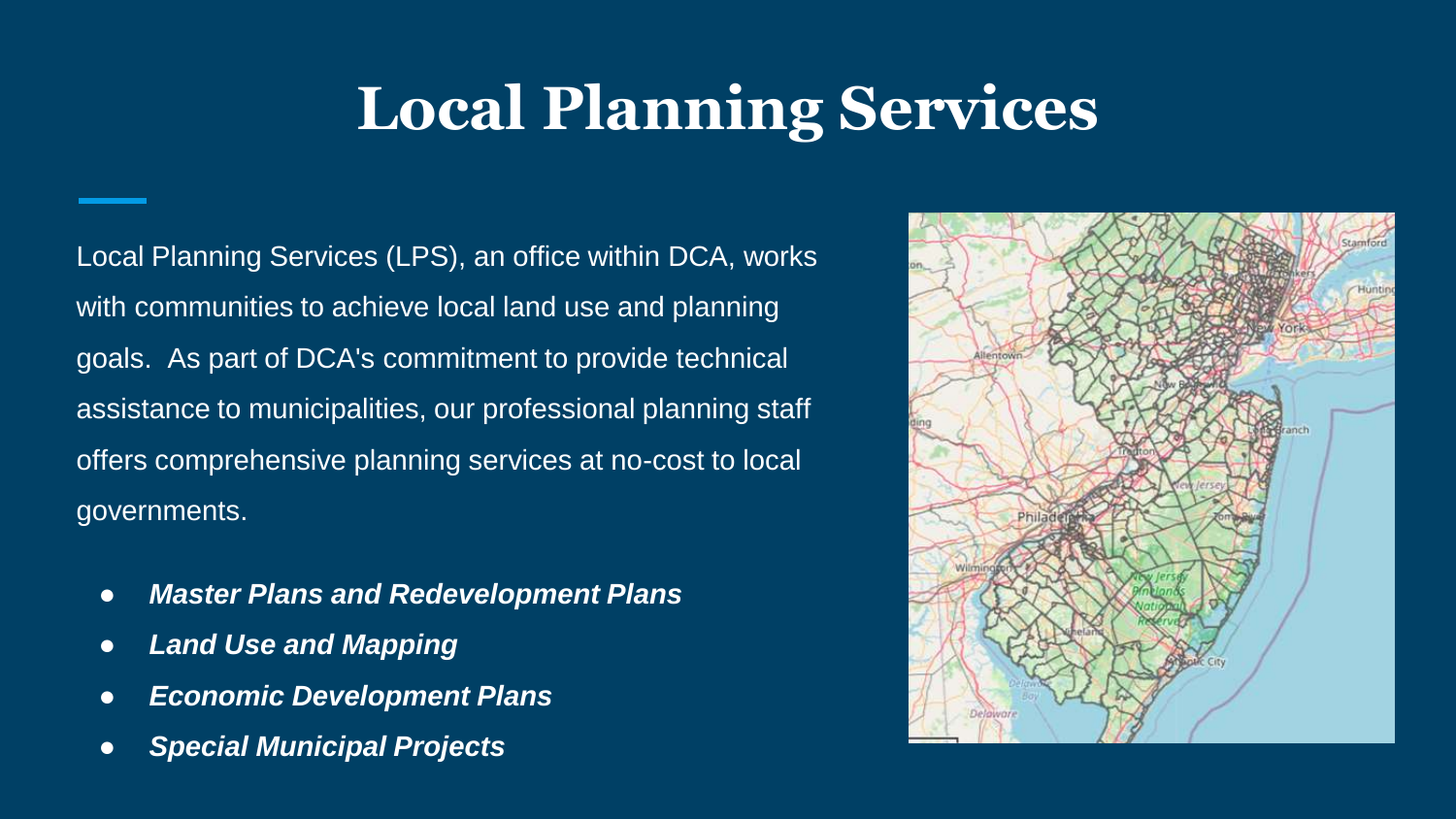#### **Division of Disaster Recovery & Mitigation**

The Division of Disaster Recovery and Mitigation promotes the long-term resilience of New Jersey's communities by supporting initiatives to fortify housing, businesses, and infrastructure against severe weather events and flooding damage, such as Hurricane Sandy. Such initiatives include the Mitigation Assistance Program, which provides homeowners in flood-prone communities with funds to elevate their homes out of harm's way and the Atlantic City Resilience Program, a joint effort with the City of Atlantic City to strengthen the city's infrastructure and public buildings to guard against repetitive flooding.

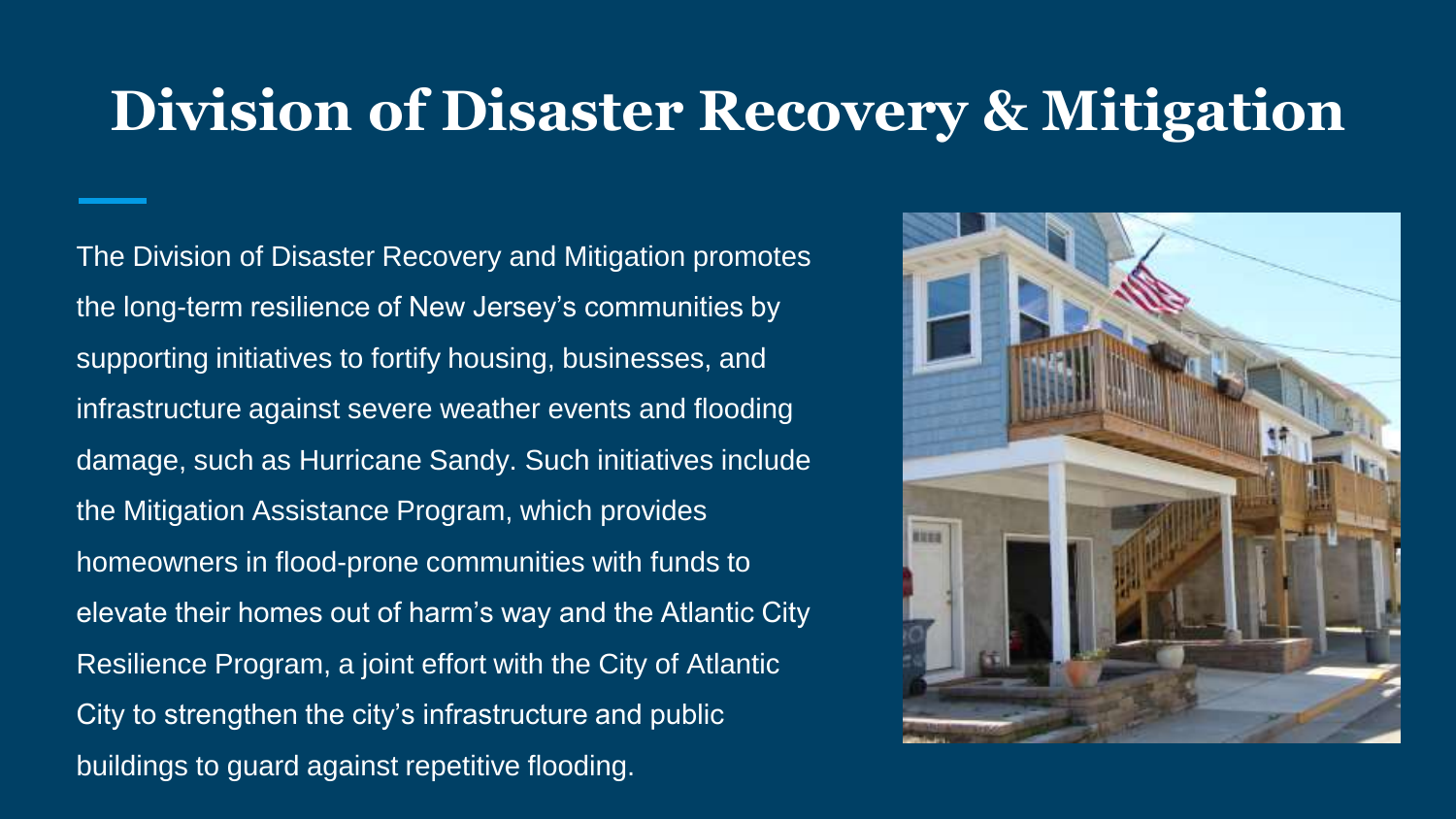### **Housing & Community Resources**

DCA's Division of Housing and Community Resources mission is to strengthen and revitalize communities through the delivery of affordable housing, supportive services and the provision of financial and technical assistance to communities, local government and community-based organizations in New Jersey.

- *Homelessness Prevention*
- *Energy Assistance Programs*
- *Neighborhood Programs*
- *Section 8 Housing Choice Voucher*
- *Lead Assistance Programs*
- *Supportive Housing Connection (SHC)*

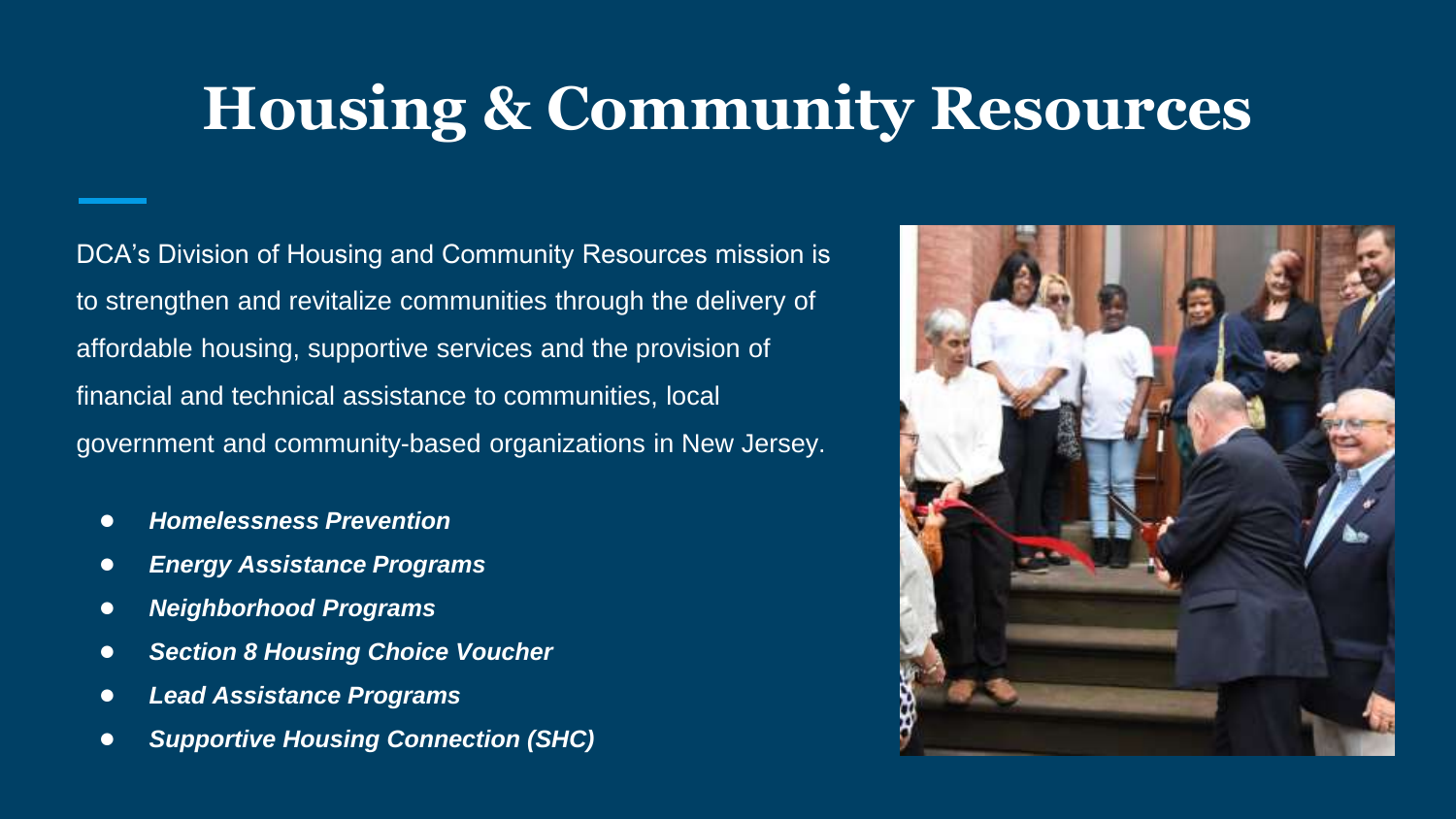#### **Office of Homelessness Prevention**

The DCA Office of Homelessness Prevention capitalizes on the strides New Jersey is making in addressing homelessness by coordinating homelessnessprevention efforts among federal, state and local agencies and private organizations with a goal of implementing a statewide strategy to address homelessness.

- *Consults with stakeholders, including people who are homeless, to identify policies and initiatives that have been the most successful.*
- *Evaluates best practices.*
- *Analyzes national data, which serves as the foundation for new initiatives.*

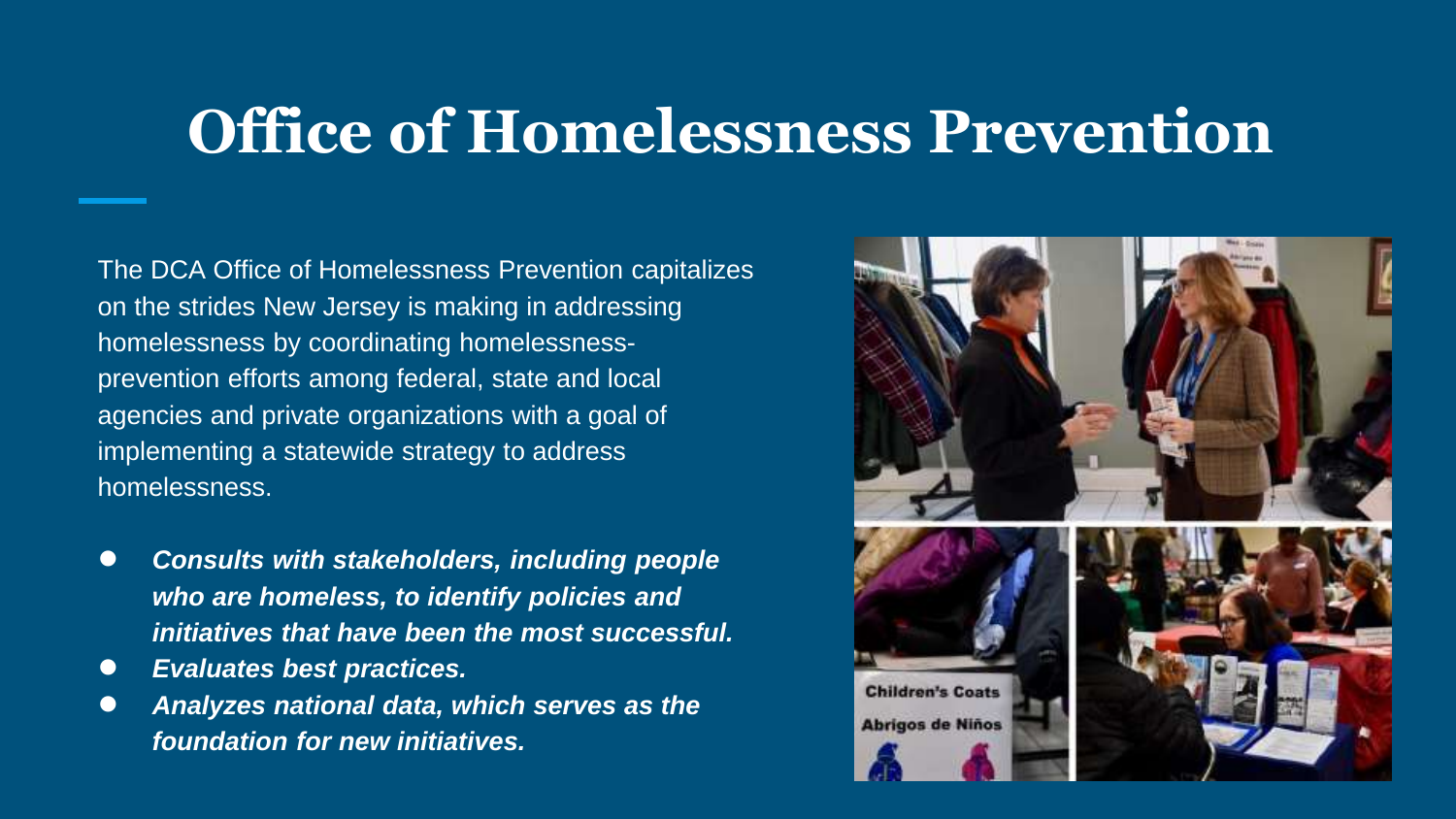### **New Jersey Historic Trust**

The New Jersey Historic Trust helps to advance historic preservation in New Jersey for the benefit of future generations through education, stewardship and financial investment programs that save our heritage and strengthen our communities.

- *Preservation at the state level*
- *Community revitalization*
- *Full partner in state policy development*
- *Technical and financial resource for the stewardship of historic properties*

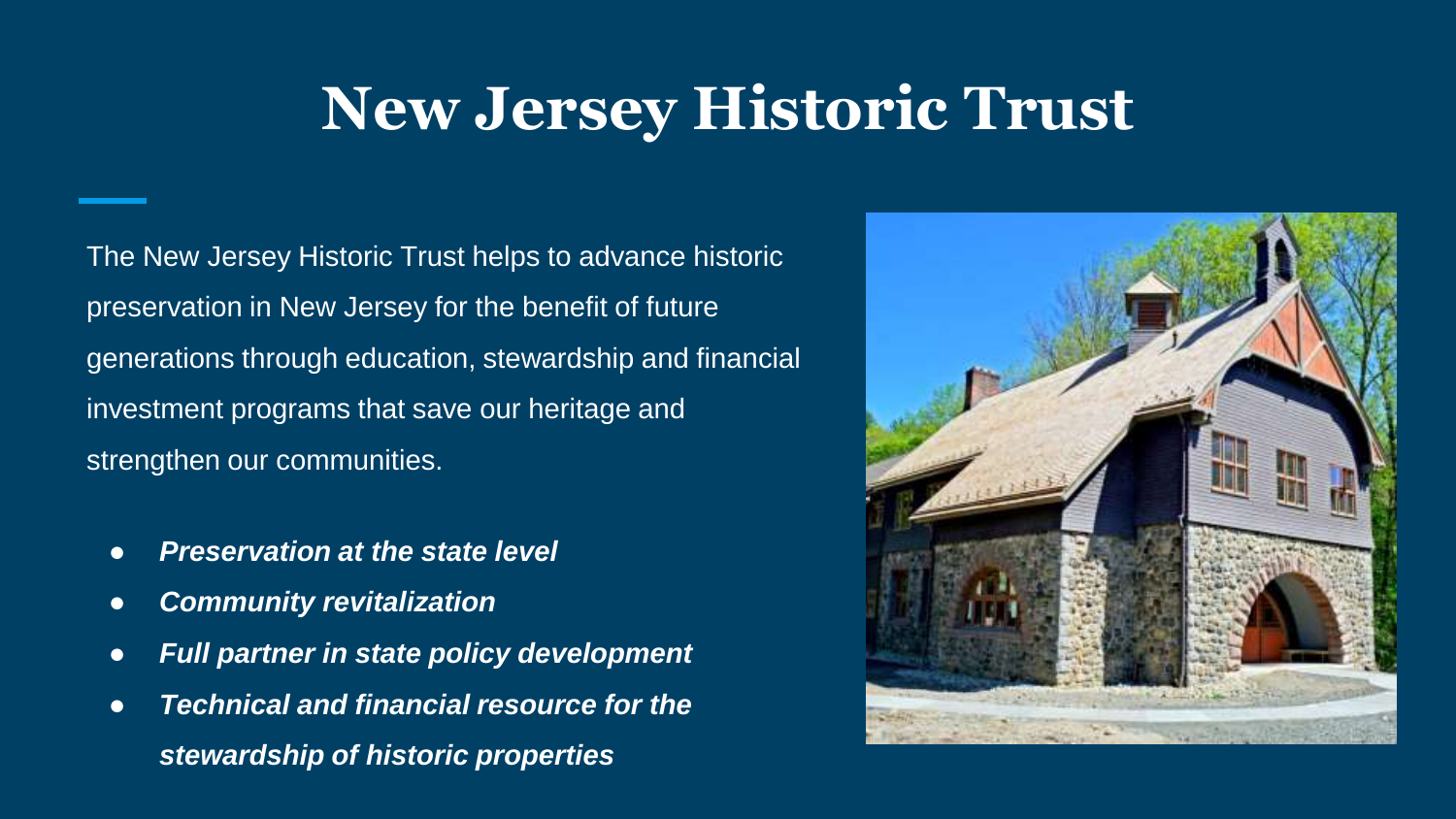### **Urban Enterprise Zone Program**

The Urban Enterprise Zone (UEZ) Program fosters an economic climate that revitalizes designated urban communities and stimulates their growth by encouraging businesses to develop and create private sector jobs through public and private investment.

#### *Benefits to businesses:*

- *Reduced sales tax*
- *Financial assistance from state agencies*
- *Subsidized insurance costs*
- *Energy sales tax exemption*
- *Tax credit options*

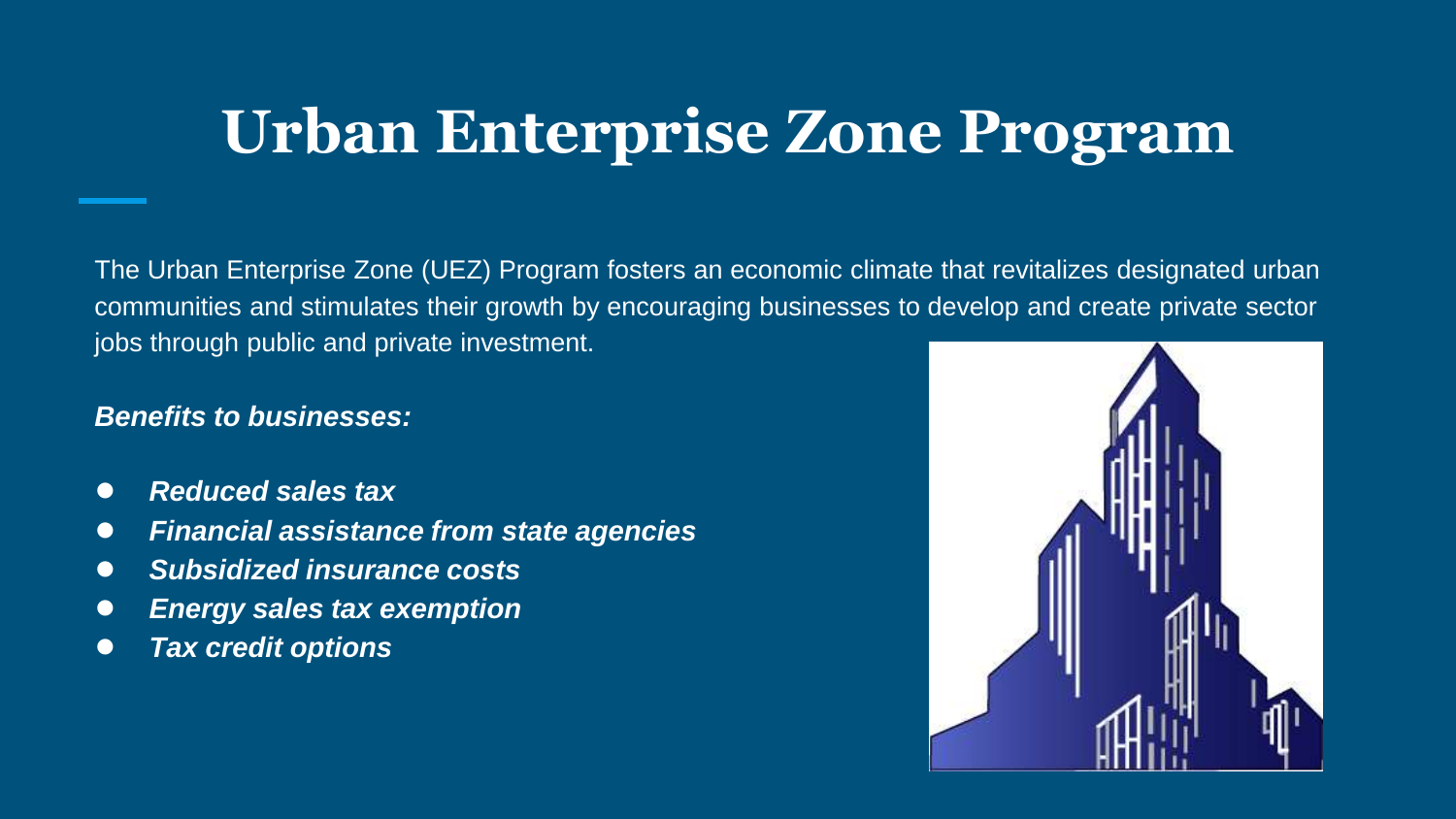#### **Government Records Council**

The Government Records Council (GRC) is committed to making the Open Public Records Act (OPRA) work for the citizens of New Jersey. Since the law's inception, the GRC works to make government records more easily accessible to the public. The GRC is committed to being the facilitator of open government in New Jersey.

- *Responds to inquiries and complaints about the law from the public and public agency records custodians*
- *Issues public information about the law and services provided by the Council*
- *Maintains a toll-free help line and Web site to assist the public and records custodians*
- *Issues advisory opinions on the accessibility of government records*
- *Delivers training on the law*
- *Provides mediation of disputes about access to government records*
- *Resolves disputes regarding access to government records*

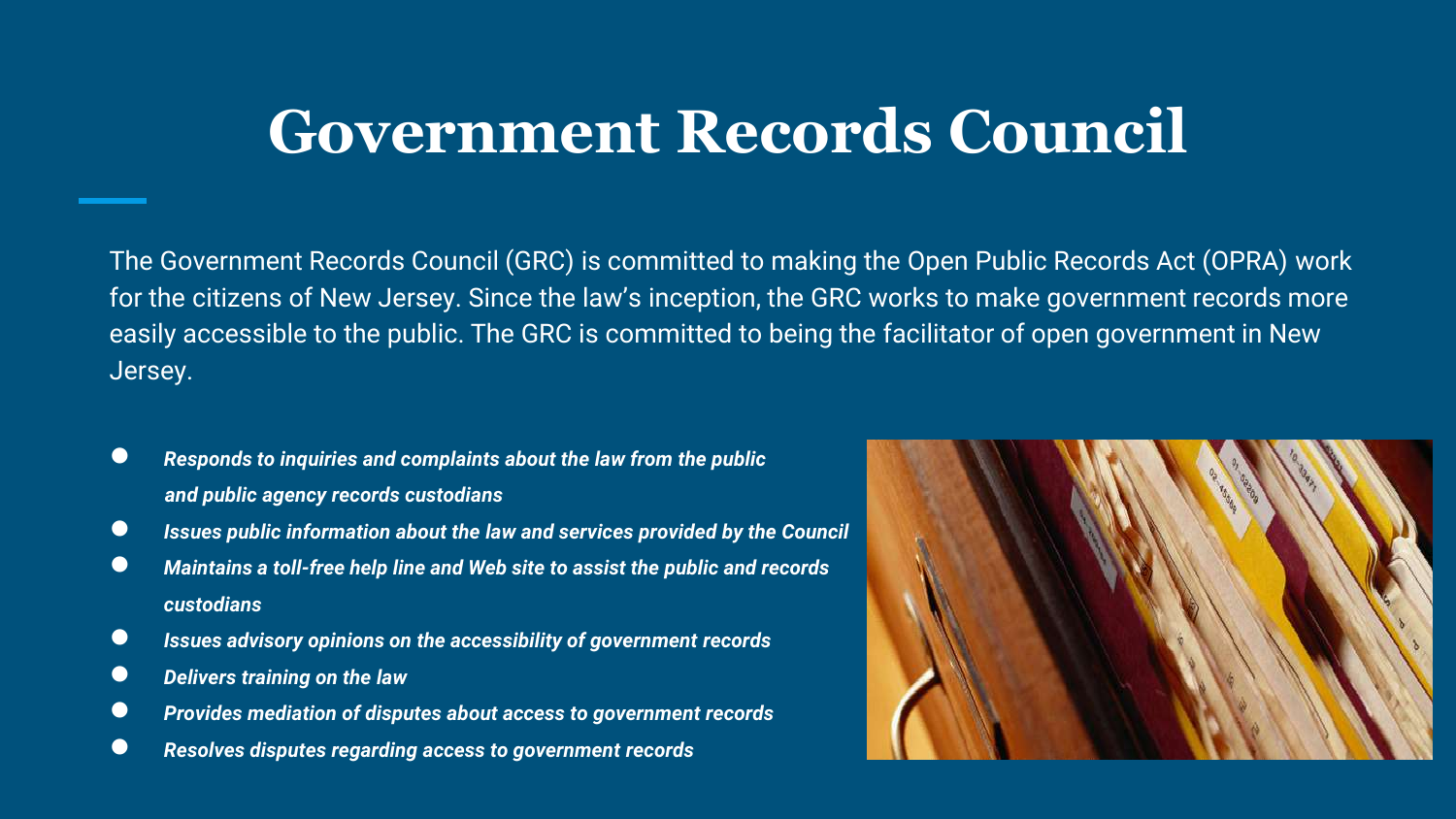### **NJ Redevelopment Authority & NJ Housing and Mortgage Finance Agency**

**The New Jersey Housing and Mortgage Finance Agency (NJHMFA)** is dedicated to increasing the availability of and accessibility to safe, decent and affordable housing to families in New Jersey. In some cases this may mean working with traditional affordable housing developments, serving New Jersey's most needy families.

In other instances it is working with first-time homebuyers, senior citizens, and/or the disabled in our special needs communities.

**The New Jersey Redevelopment Authority (NJRA)** is a multi-million dollar independent financing authority created by the State of New Jersey via the New Jersey Redevelopment Act in July 1996 to transform urban communities through direct investment and technical support.

The New Jersey Redevelopment Act provided the state's urban centers with opportunities to build effective public/private partnerships in order to leverage funds for entrepreneurial growth, job creation, and to enhance community empowerment allowing NJRA to pioneer a coordinated approach to facilitating needed urban redevelopment projects in economically disadvantaged neighborhoods.



New Jersey Housing and Mortgage **Finance Agency** www.njhousing.gov

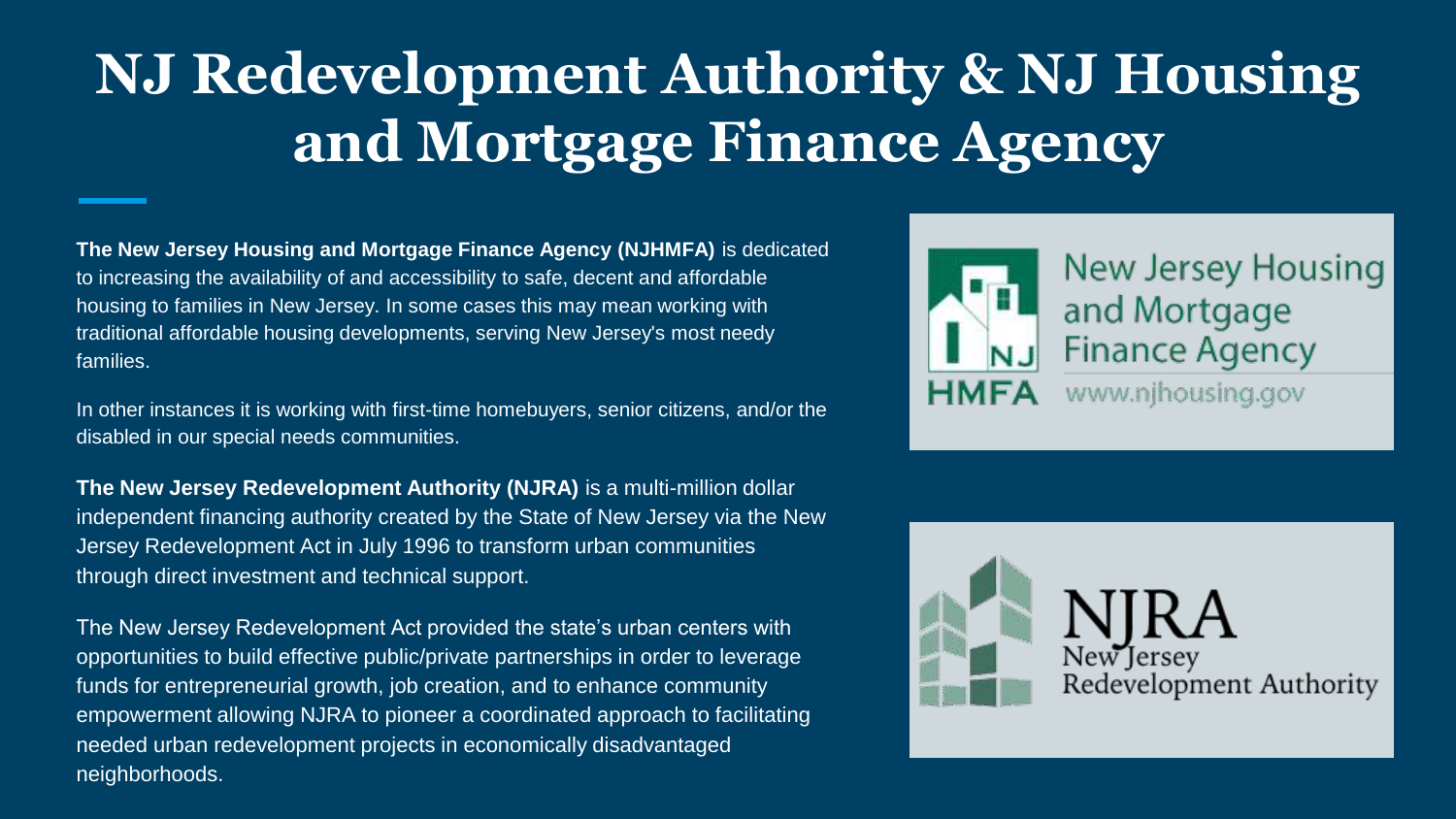# **Opportunity Zones**

#### **NEW JERSEY IS LEADING THE WAY WITH OPPORTUNITY ZONES**



For Businesses and Investors The Opportunity Zones program was enacted as part of the 2017 federal Tax Cuts and Jobs Act and is designed to drive long-term capital investments into low-income rural and urban communities. This federal program provides opportunities for private investors to support investments in distressed communities through participation in Qualified Opportunity Funds. Investors can defer paying federal taxes on capital gains reinvested in Qualified Opportunity Funds that invest in low-income communities, under rules released by the U.S. Department of the Treasury.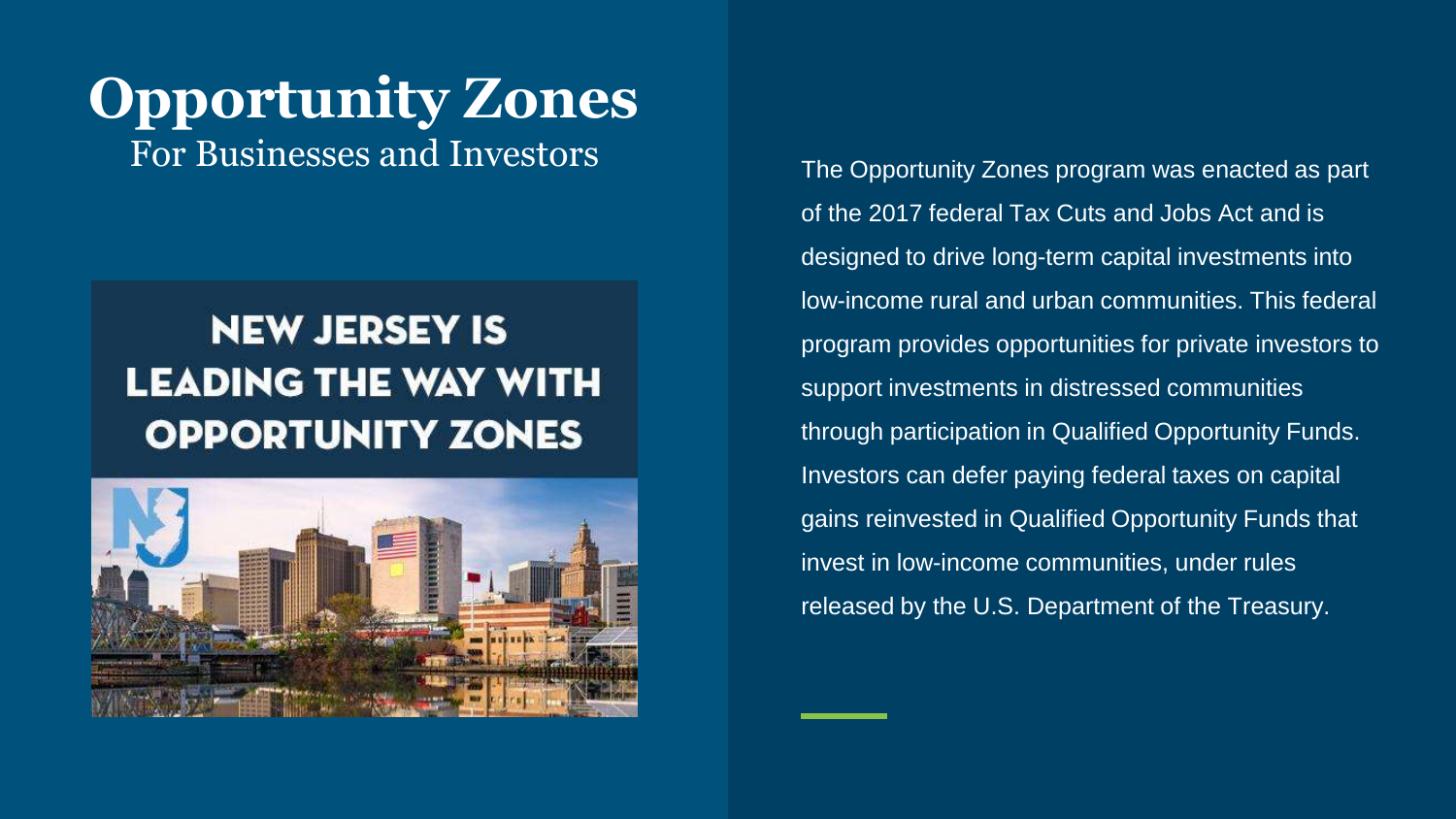#### **Opportunity Zones** Resources for Businesses and Investors

DCA updates and maintains **[opportunityzones.nj.gov](http://www.opportunityzones.nj.gov/)**, the State's official one-stop shop website for Opportunity Zones information. The site provides a big picture view of the program, how it overlaps with special state designation areas, and how it can be leveraged with other state incentives to help stimulate community investment.



● DCA's Office of Local Planning Services offers special technical assistance to Opportunity Zone municipalities that wish to develop Opportunity Zone strategies, plans, and marketing materials.

● DCA provides timely answers to questions and information requests from potential Opportunity Zones businesses, developers and investors through the dedicated state email address for Opportunity Zone inquiries, njopportunityzones@dca.nj.gov.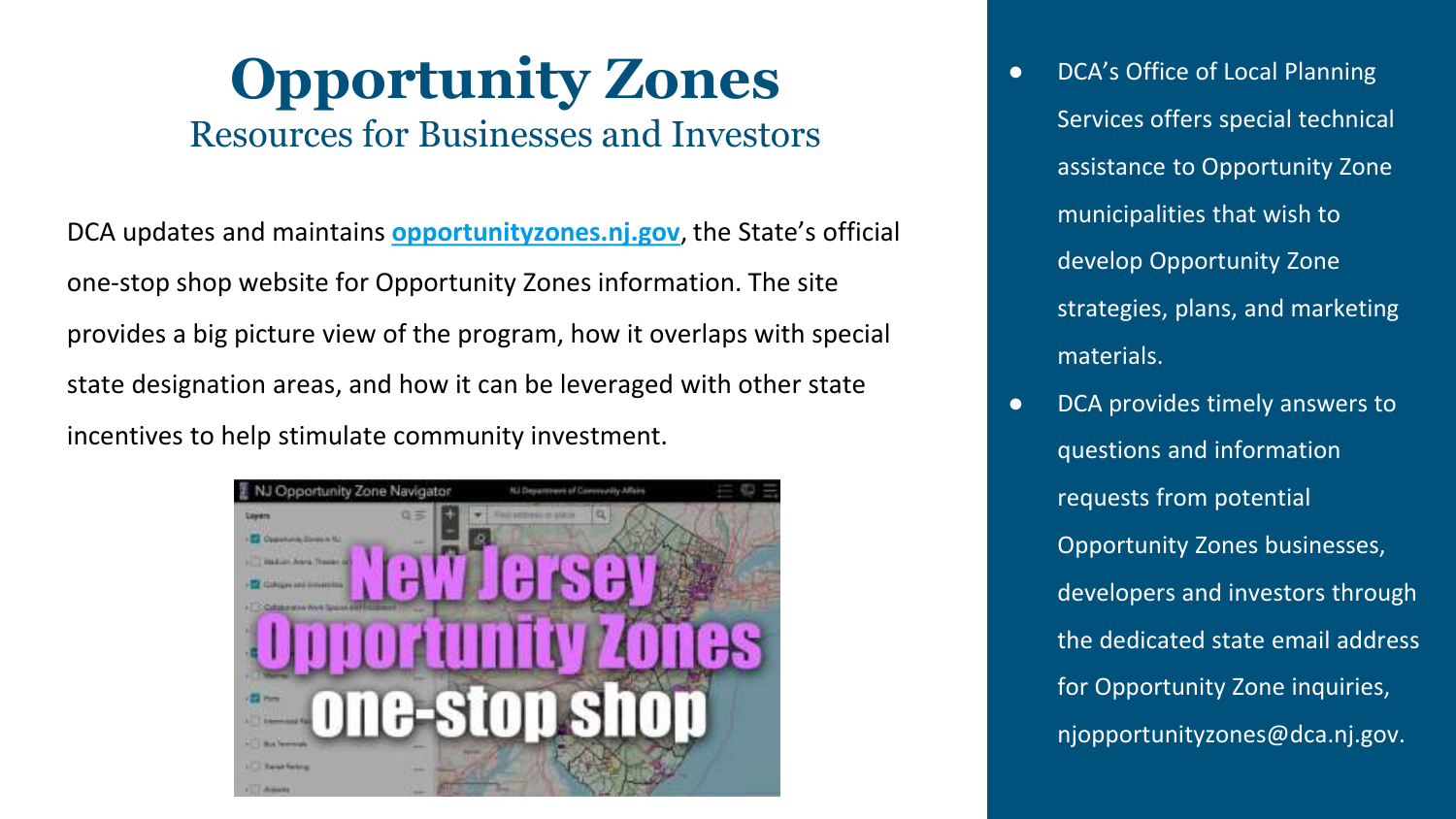





**Visit our website: NJ.GOV/DCA**